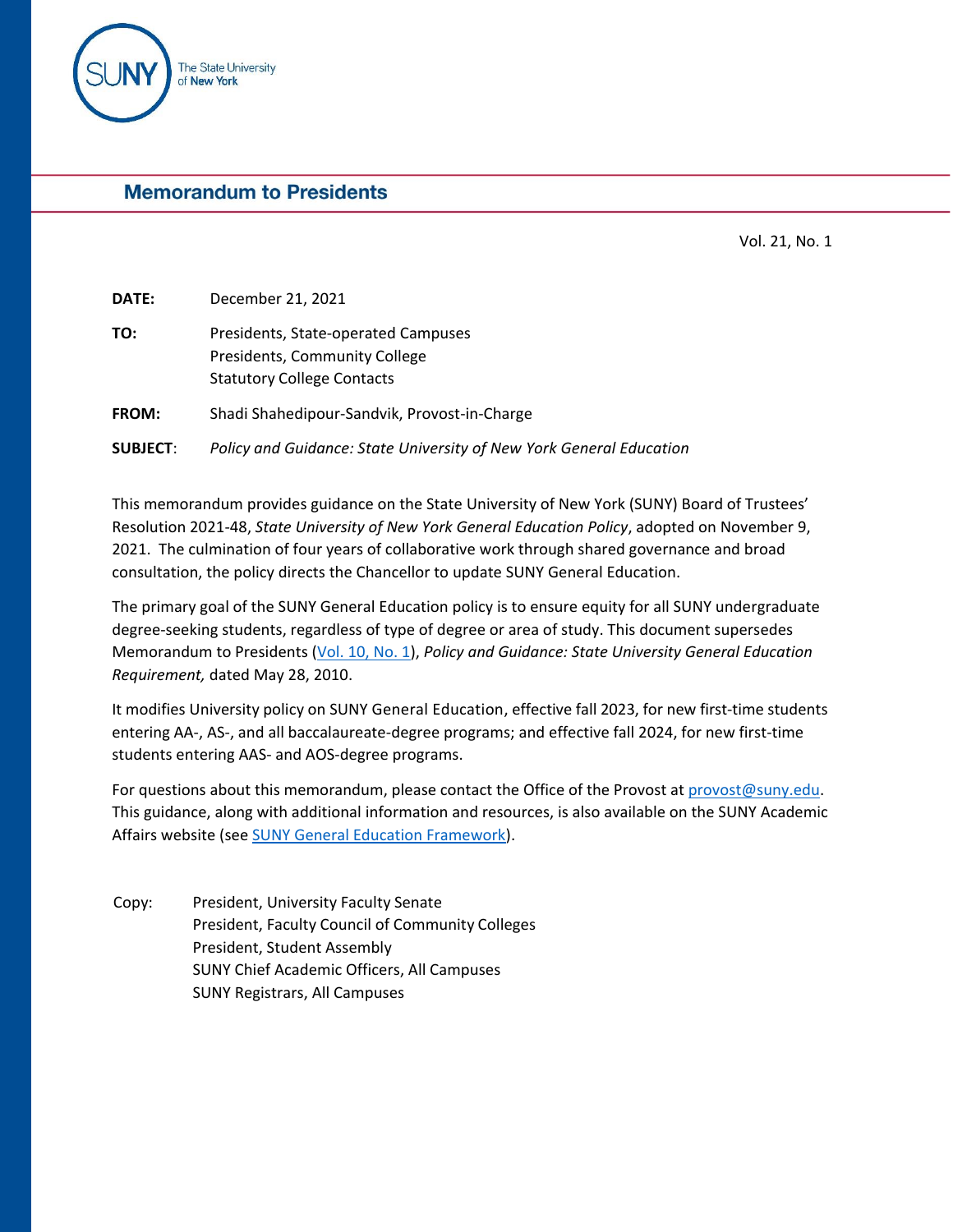# **IMPLEMENTATION GUIDANCE FOR STATE UNIVERSITY OF NEW YORK GENERAL EDUCATION**

DECEMBER 2021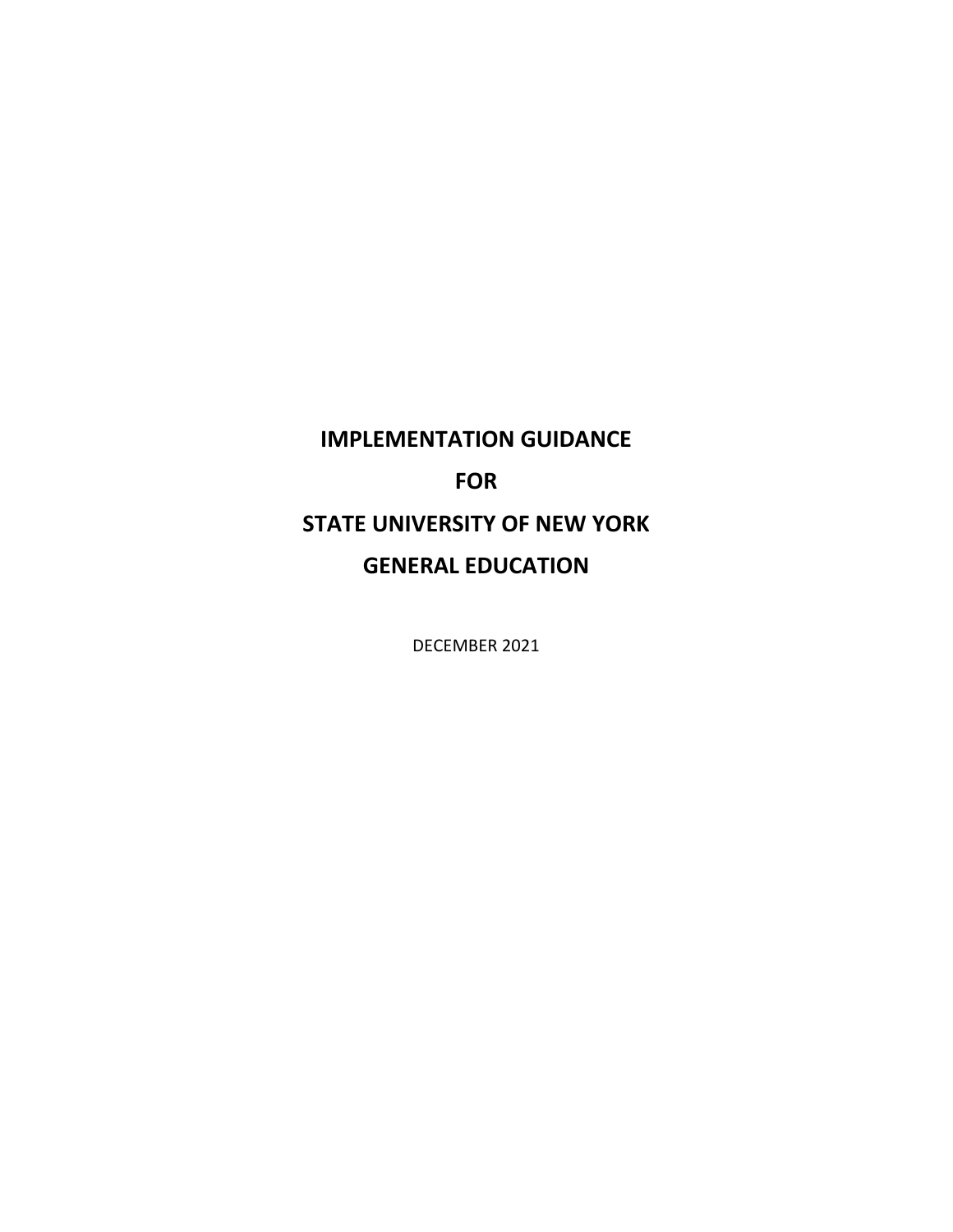# **IMPLEMENTATION GUIDANCE FOR SUNY GENERAL EDUCATION**

## **OUTLINE OF CONTENTS**

#### **SUNY GENERAL EDUCATION FRAMEWORK**

*SUNY General Education Vision Statement Statement of Values and Guiding Principles Overview of the SUNY General Education Framework SUNY General Education Knowledge and Skills Areas, and Core Competencies*

## **PROCEDURAL GUIDELINES FOR SUNY GENERAL EDUCATION**

*SUNY General Education Framework and Campus General Education Program(s) SUNY General Education Credit and Category Requirements Seamless Transfer Implementation Timeline and Transition*

# **APPENDIX**

*SUNY Board of Trustees' Resolution 2021-48, State University of New York General Education Policy*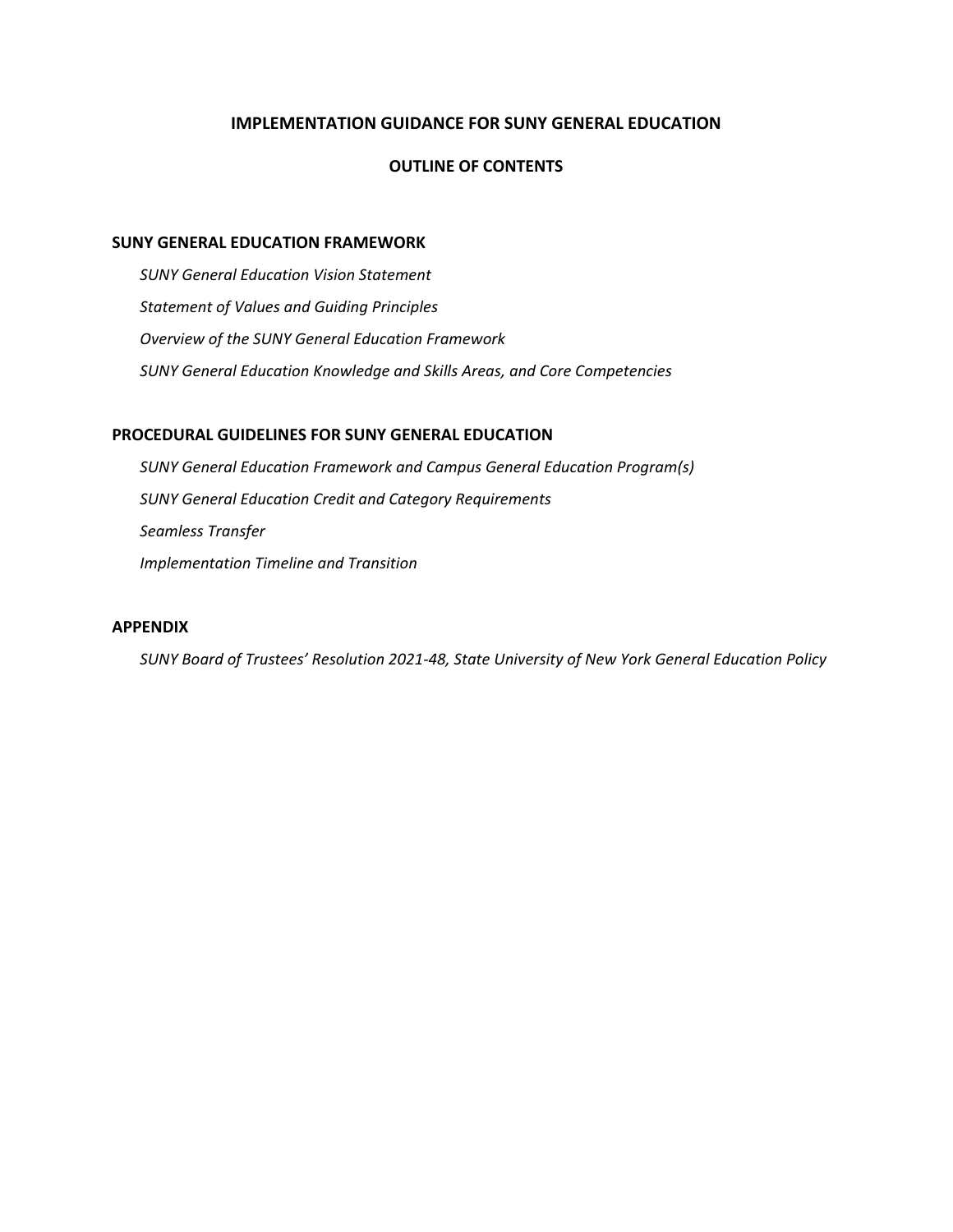## **SUNY GENERAL EDUCATION FRAMEWORK**

## *SUNY GENERAL EDUCATION VISION STATEMENT*

The State University of New York's overarching goal is to empower students to meet the changing demands of the 21st-century**.** Embedded in this goal are SUNY's commitment to broad access to the highest quality education, deep and engaged learning, and overall student success.

SUNY General Education supports these goals by creating a system-wide framework—applicable to all SUNY undergraduate degree programs—that addresses the fundamental aims of postsecondary undergraduate education, including proficiency with essential skills and competencies, familiarization with disciplinary and interdisciplinary ways of knowing, and enhancement of the values and disposition of an engaged 21<sup>st</sup> century global citizenry.

Moreover, SUNY General Education promotes equity by equipping SUNY undergraduates, regardless of background, program of study, or campus, with foundational capacities fostered through a broad liberal education to prepare them for further study, work, life, and global citizenship. It encourages students to explore subjects and learning experiences beyond their intended major and fosters a commitment to personal growth and life-long learning.

Importantly, SUNY General Education supports seamless transfer of students between and among SUNY institutions and it ensures consistency in expected system-level learning outcomes while enabling individual campuses to develop unique signature features, including their respective array of educational offerings and pedagogical approaches.

## *STATEMENT OF VALUES AND GUIDING PRINCIPLES*

SUNY General Education (GE) is a system-wide framework applicable to all SUNY undergraduate degree programs that addresses the fundamental goals of higher education, including proficiency with essential skills, familiarization with disciplinary and interdisciplinary ways of knowing, and enhancement of the values and disposition of an engaged 21<sup>st</sup> century global citizenry.

SUNY's General Education rests on the following guiding principles:

- 1. SUNY GE promotes equity by equipping all SUNY undergraduates—regardless of background, program of study, or campus—with foundational capacities fostered through a broad liberal education to prepare them for further study, work, life, and global citizenship.
- 2. SUNY GE encourages students to explore subjects and learning experiences beyond their intended major and fosters a commitment to personal growth and life-long learning.
- 3. SUNY GE aligns with SUNY's commitment to deep and engaged learning and encourages persistence, completion, and success.
- 4. SUNY GE supports seamless transfer of students between and among SUNY institutions; it ensures consistency in expected learning outcomes while enabling individual campuses to develop unique signature features, including their respective array of educational offerings and pedagogical approaches.
- 5. SUNY GE specifies minimum requirements; campuses may set additional expectations, as long as those expectations remain consistent with SUNY policy, NYS regulation and education law, and institutional accreditation standards and expectations.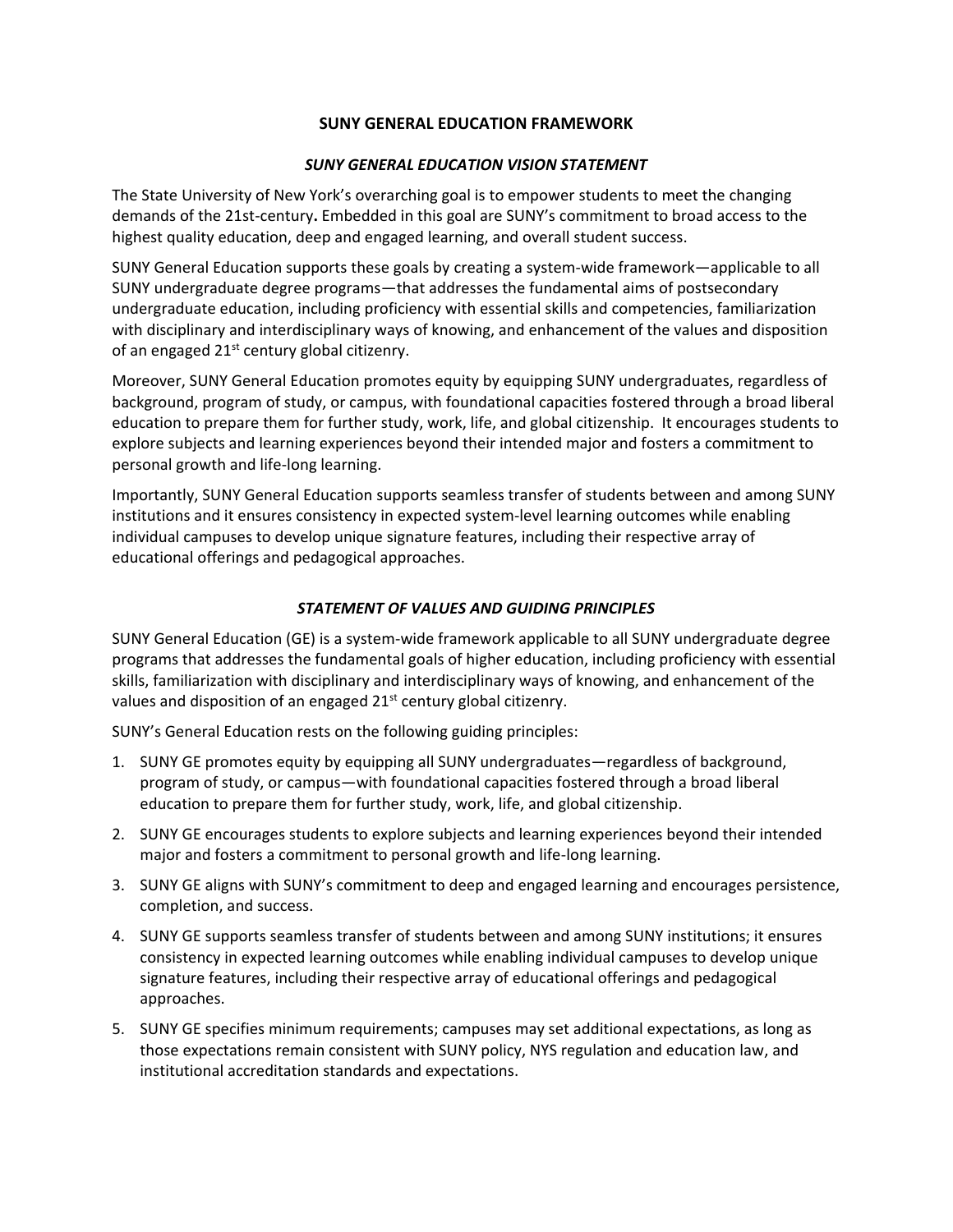- 6. SUNY GE is internally consistent and coherent, and readily understood by students, faculty, staff, and other internal and external stakeholders.
- 7. SUNY GE includes clear and measurable student learning outcomes, assessed by campuses on an ongoing basis to ensure high-quality educational experiences for all undergraduate students; similarly, SUNY GE policy is reviewed regularly to ensure that it is effective, relevant, and up-to-date.

# *OVERVIEW OF THE SUNY GENERAL EDUCATION FRAMEWORK*

The SUNY GE framework includes twelve categories of knowledge, skills and competencies—ten knowledge and skills areas expose students to different ways of knowing so that they can make reasoned judgements outside as well as inside their academic field, and enabling them to develop diverse perspectives and global understanding; and two core competencies that extend beyond discipline-specific knowledge and skills. Among the specific knowledge and skills categories is a new requirement, *Diversity: Equity, Inclusion, and Social Justice*. This requirement aligns with the SUNY Board of Trustees' *Policy on Diversity, Equity, and Inclusion* (adopted September 10, 2015) as well as SUNY's *Diversity, Equity, and Inclusion Phase I Action Plan* (2021), which recommends including a diversity category in the general education requirements. In addition, explicitly delineated skills and competencies in quantitative reasoning, scientific reasoning, oral and written communication, critical thinking and reasoning, and information literacy help to ensure SUNY graduates have the 21st century knowledge, skills, and competencies they need, while also satisfying institutional accreditation expectations. While Middle States also requires technological competency, disciplines vary in terms of the technologies needed to support scholarly, creative, and applied endeavors. Campus faculty can best determine what constitutes technological competency in their respective disciplinary area and design curricula accordingly.This approach to a MSCHE-required competency further illustrates a key feature of the SUNY GE framework: it provides flexibility for campuses to develop innovative and robust local general education programs for their respective undergraduate degrees.

# *SUNY GENERAL EDUCATION KNOWLEDGE AND SKILLS AREAS, AND CORE COMPETENCIES*

1. Knowledge and Skills Areas **(a minimum of 7 of 10 categories of knowledge and skills are required for AA-, AS-, and all baccalaureate-degree programs)**

*The following four are specifically required for all undergraduate-degree programs* Communication – written and oral Diversity: Equity, Inclusion, and Social Justice Mathematics (and quantitative reasoning) Natural Sciences (and scientific reasoning) $1$ *In addition, a minimum of three of the following six are required for AA-, AS-, and all baccalaureate-degree programs* Humanities Social Sciences The Arts US History and Civic Engagement World History and Global Awareness World Languages

2. Core Competencies – **both required for all undergraduate-degree programs** Critical Thinking and Reasoning Information Literacy

 $1$  Campuses may approve substitutions for this requirement, as explained in the category description below.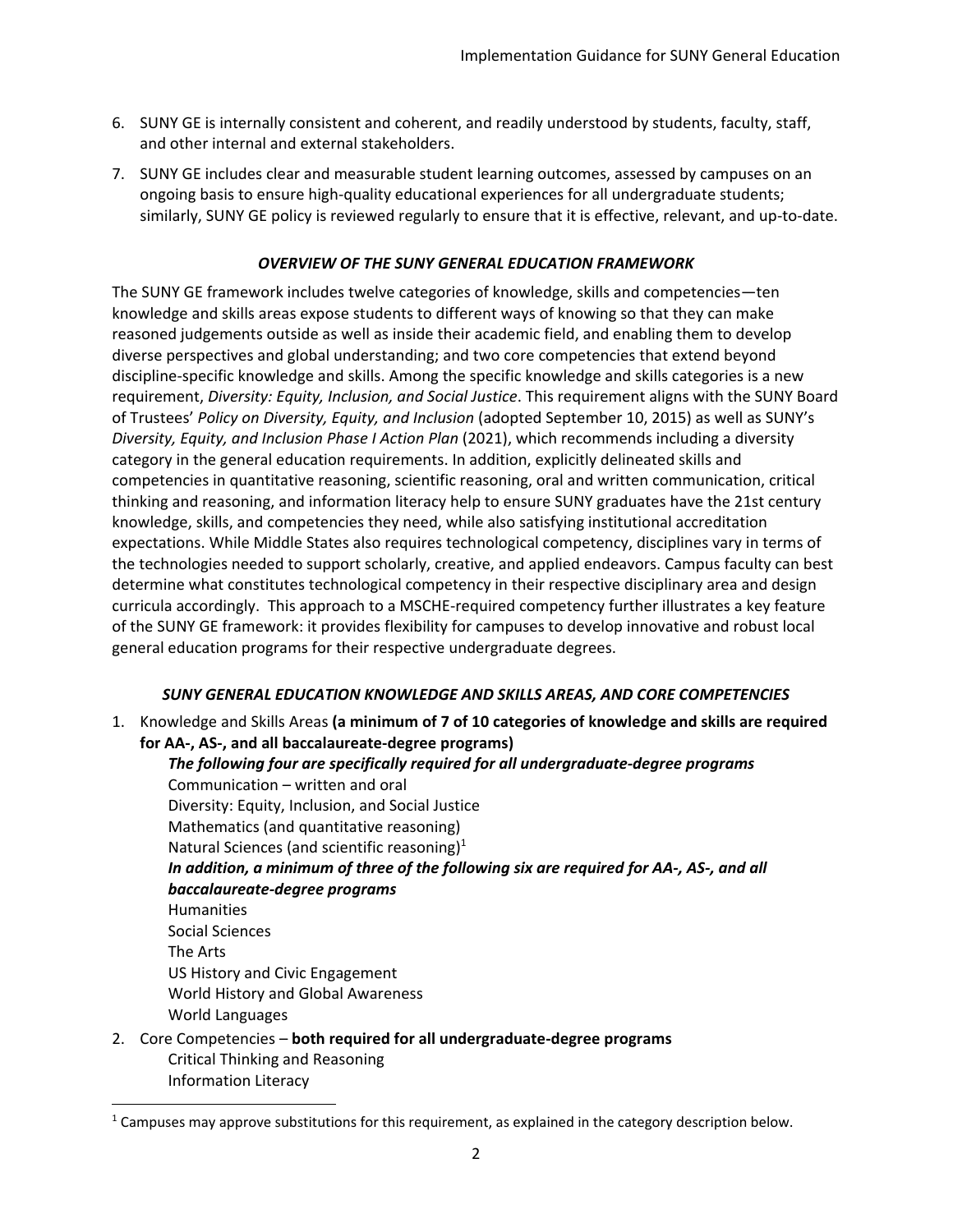See **Section B** in the procedural guidance, including the summary **Table 1**, for more details on SUNY GE required minimum categories and credits by specific degree type.

The required student learning outcomes for each of the 12 categories of the SUNY General Education framework—ten knowledge and skills areas and two core competencies—are below. Note that the learning outcomes for each category are intentionally broad, to ensure seamless transfer as well as faculty flexibility. Campus faculty shall engage with the learning outcomes and develop language appropriate to the level of challenge to students warranted by the discipline and college-level study. Faculty may find Bloom's Taxonomy and its subsequent revision<sup>2</sup> helpful in this regard. Note also, the guidance specific to each category.

# *SUNY GENERAL EDUCATION KNOWLEDGE AND SKILLS AREAS*

# *Communication – Written and Oral (Required)*

Students will

- research a topic, develop an argument, and organize supporting details;
- demonstrate coherent college-level communication (written and oral) that informs, persuades, or otherwise engages with an audience;
- evaluate communication for substance, bias, and intended effect; and
- demonstrate the ability to revise and improve written and oral communication.

# **Guidance**

*Approvable courses for this category include*

- *a combination of two courses, one of which focuses more on written communication, the other on oral communication;*
- *a single course that combines written and oral communication;*
- *writing-intensive courses that also include sufficient attention to speaking skills;*
- *speaking-intensive courses that also include sufficient attention to writing skills.*

*In considering programs such as "Writing Across the Curriculum," campuses shall ensure that required student learning outcomes are taught, practiced, and assessed in all courses involved.* 

*Remedial or ESL courses are not acceptable within this category; nor shall students place out of this SUNY GE requirement by high scores on Regents and/or SAT (or similar) exams.* 

# *Diversity: Equity, Inclusion, and Social Justice (Required)*

Students will

- describe the historical and contemporary societal factors that shape the development of individual and group identity involving race, class, and gender;
- analyze the role that complex networks of social structures and systems play in the creation and perpetuation of the dynamics of power, privilege, oppression, and opportunity; and

<sup>&</sup>lt;sup>2</sup> See, for example[, https://www.bloomstaxonomy.net/](https://www.bloomstaxonomy.net/)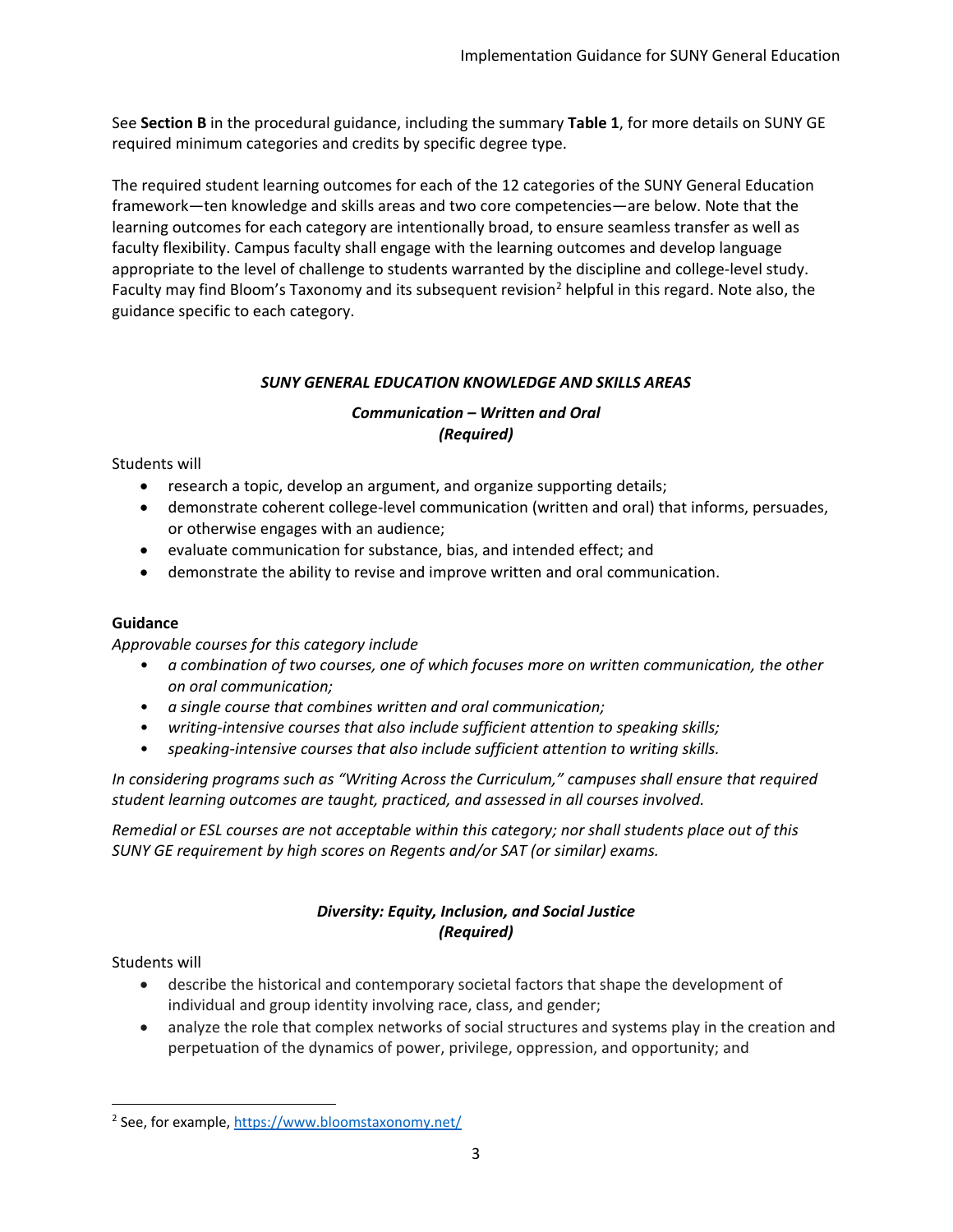• apply the principles of rights, access, equity, and autonomous participation to past, current, or future social justice action.

## **Guidance**

C*ampuses may expand on the definition of individual and group identity to include additional aspects of diversity. However, consistent with SUNY Seamless Transfer policy, if a sending institution certifies that a student has completed the Diversity: Equity, Inclusion and Social Justice requirement, the receiving institution must accept that this SUNY general education requirement is satisfied.*

*As called for in the Board of Trustees' resolution, SUNY System Administration will work with campuses to ensure faculty have the training and resources to support the teaching and learning needs in this category.*

# *Mathematics (and Quantitative Reasoning) (Required)*

Students will demonstrate mathematical skills and quantitative reasoning, including the ability to

- interpret and draw inferences from appropriate mathematical models such as formulas, graphs, tables, or schematics;
- represent mathematical information symbolically, visually, numerically, or verbally as appropriate; and
- employ quantitative methods such as arithmetic, algebra, geometry, or statistics to solve problems.

## **Guidance**

# *N.B.: Campuses may approve liberal arts and sciences courses outside the disciplinary area of Mathematics (e.g., courses in statistics, computer science, data science, formal/symbolic logic, etc.) for this required category, provided the student learning outcomes for Mathematics (and Quantitative Reasoning) are met within the course.*

*Remedial courses are not acceptable within this category; nor shall students place out of this SUNY GE requirement by high scores on Regents and/or SAT (or similar) exams.*

## *Natural Sciences (and Scientific Reasoning) (Required)*

Students will demonstrate scientific reasoning applied to the natural world, including

- an understanding of the methods scientists use to explore natural phenomena, including observation, hypothesis development, measurement and data collection, experimentation, evaluation of evidence, and employment of data analysis or mathematical modeling; and
- application of scientific data, concepts, and models in one of the natural sciences.

## **Guidance**

*N.B.: Campuses may approve liberal arts and sciences courses outside the natural sciences (e.g., in social sciences) in lieu of the Natural Sciences required category, as long as the student learning outcomes include demonstrating scientific reasoning applied to the respective disciplinary area(s). In such cases, the campus shall ensure that transcripts clearly indicate that required Scientific Reasoning has been satisfied outside the Natural Sciences (e.g., in Social Sciences).*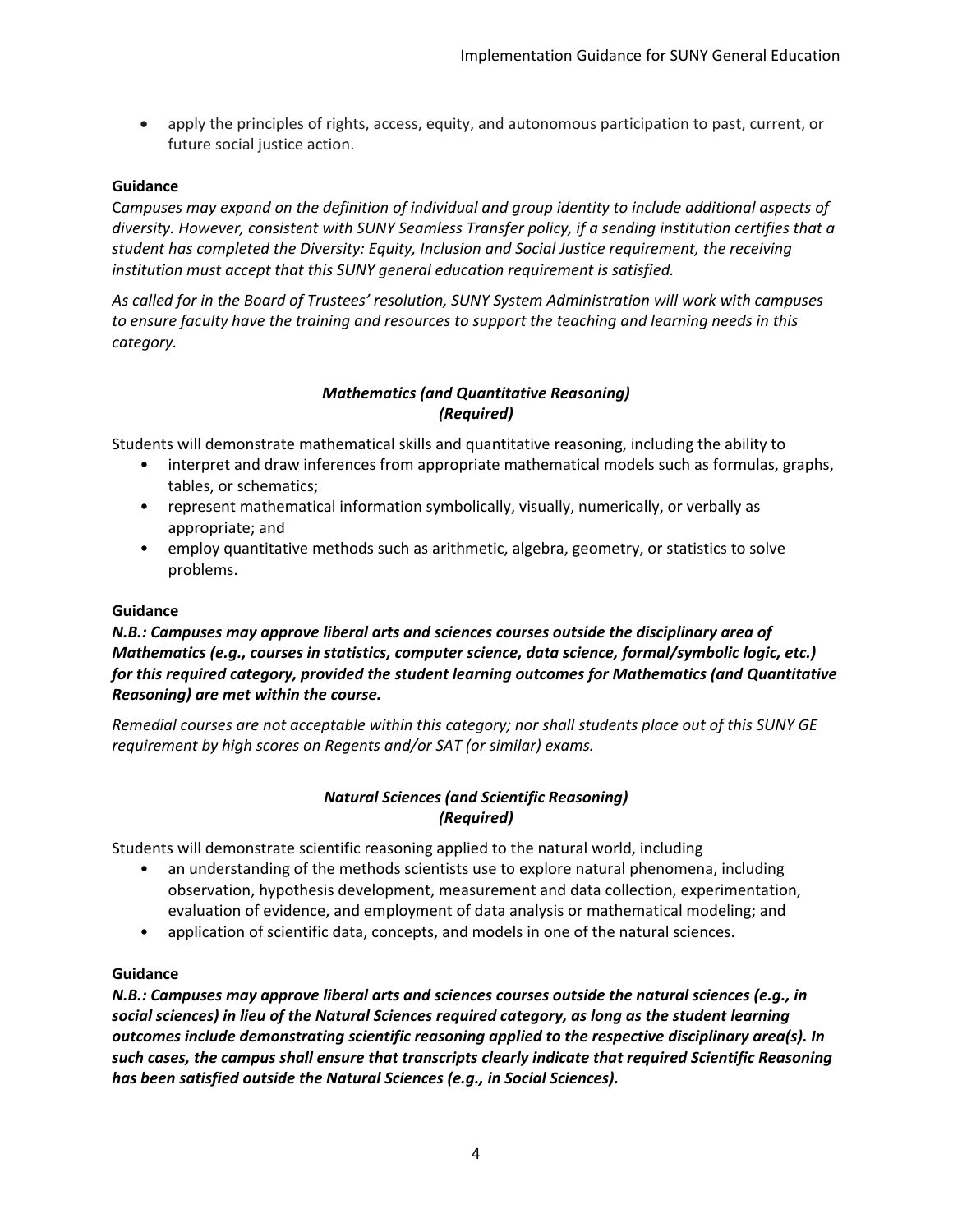*For courses in the traditional natural science disciplines (e.g., chemistry, biology, physics, etc.) the inclusion of a laboratory component, though highly desirable, is not necessary for campus approval. However, because many majors (e.g., in STEM- and health-related fields) require college-level laboratory science, including for transfer, students must be advised to select courses appropriate to the current and/or planned program of study and educational goals.*

## *Humanities*

Students will

- demonstrate knowledge of the conventions and methods of at least one of the humanities; and
- recognize and analyze nuance and complexity of meaning through critical reflections on text, visual images, or artifacts.

#### **Guidance**

*This category does not specify a particular humanities discipline or approach.*

*Consistent with the intention to maintain splitting the Arts and Humanities into two separate categories, "performance" courses would generally not be approvable in this category unless supported by documentation that they include a preponderance of scholarly humanistic study.*

*Standard scholarly histories of the arts are approvable in both the Humanities and Arts categories.*

#### *Social Sciences*

Students will

- describe major concepts and theories of at least one discipline in the social sciences; and
- demonstrate an understanding of the methods social scientists use to explore social phenomena.

## **Guidance**

*Campuses are encouraged to approve courses that include a comprehensive introduction to a social science discipline.*

*For inter- or multi-disciplinary courses (e.g., women's studies or the social science portions of integrated curricula), or courses that otherwise fall outside the envelope of traditional social science disciplines, course descriptions and syllabi shall demonstrate clearly:*

- *that they teach understanding of social science methodologies;*
- *which discipline(s) in the social sciences they draw on for concepts and theories; and*
- *that the majority of the text(s) used fall clearly within the social sciences.*

## *The Arts*

Students will

• demonstrate an understanding of at least one principal form of artistic expression and the creative process inherent therein.

## **Guidance**

*Both performance-oriented and scholarly/historical offerings in the expressive arts are approvable for this category.*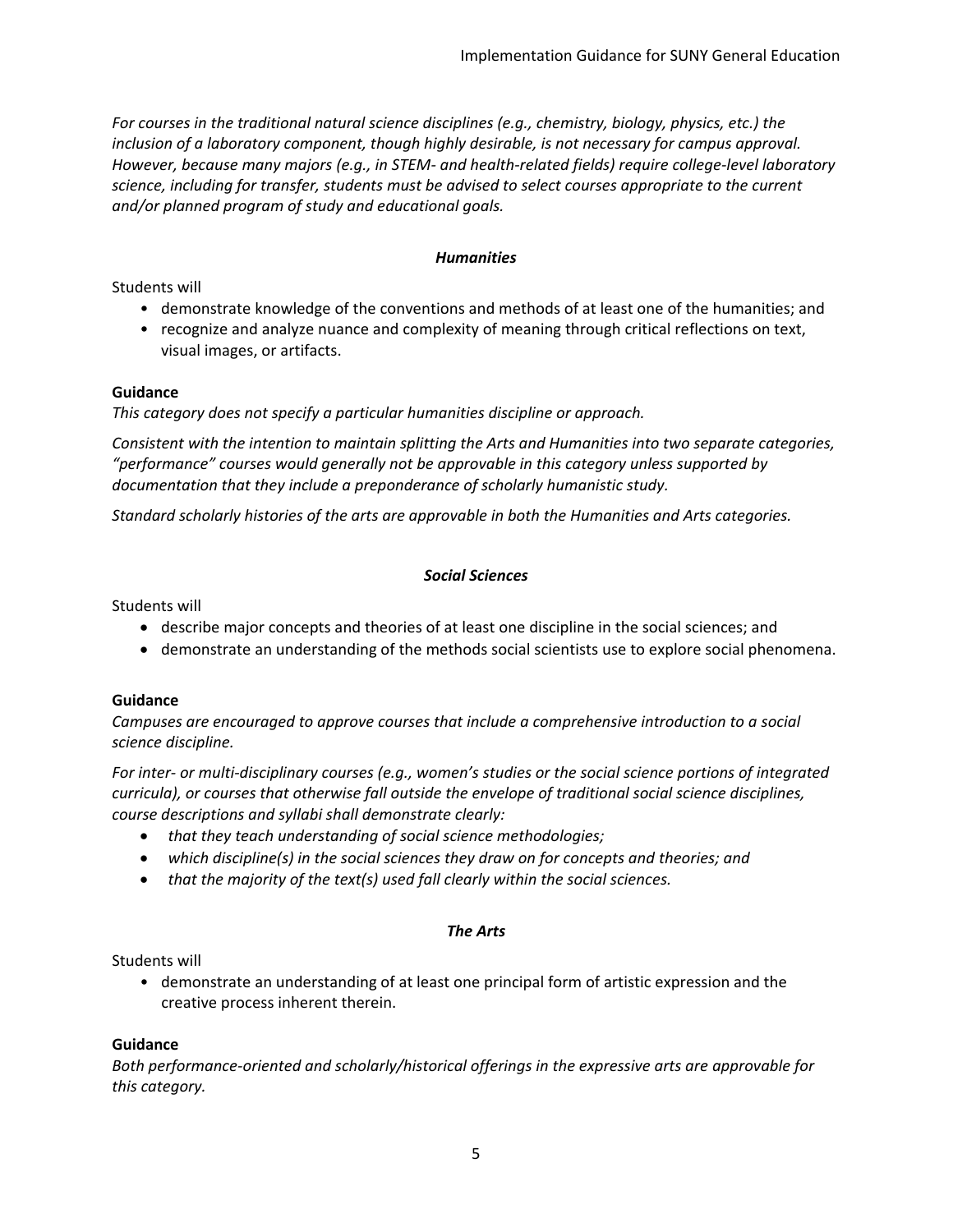*When considering performance-oriented courses for approval in the SUNY GE Arts category, campuses should include courses that engage students in the creative process directly while also fostering broader understanding of the principal form of artistic expression (e.g., appreciation, theory, history, aesthetic principles) so that these courses satisfy NYSED requirements for liberal arts and sciences.<sup>3</sup> Courses imparting purely technical skills with no demonstration of the broader understanding are not approvable.*

*Standard scholarly histories of the arts are approvable in both the Humanities and Arts categories.*

# *US History and Civic Engagement*

# Students will

- demonstrate understanding of United States' society and/or history, including the diversity of individuals and communities that make up the nation;
- understand the role of individual participation in US communities and government; and
- apply historical and contemporary evidence to draw, support, or verify conclusions.

# **Guidance**

*In addition to providing information about the connection of the United States' past to its present, approvable courses in this category will focus on the role of individuals within communities, and developing civic understanding and other skills for engaging in the dynamics of the diverse and pluralistic society which comprises the public life of the United States.*

# *World History and Global Awareness*

Students will

- demonstrate knowledge of a broad outline of world history and/or the development of the distinctive features of at least one civilization or culture in relation to other regions of the world; and
- demonstrate an understanding of the structures, systems, and interrelationships among civilizations and cultures within historical and/or contemporary contexts, and their impact on wellbeing and sustainability.

# **Guidance**

*Courses on specialized topics or periods are approvable so long as the materials demonstrate that the primary focus of the course relates to larger developments of world history. The core of the course must be central to world history and global awareness, and the treatment of that core placed in broader cultural perspective so that students gain an acquaintance with world history and not just specialized knowledge of one narrowly defined topic.*

# *World Languages*

Students will

- exhibit basic proficiency in the understanding and use of a world language; and
- demonstrate knowledge of the distinctive features of culture(s) associated with the language they are studying.

<sup>&</sup>lt;sup>3</sup> Se[e http://www.nysed.gov/college-university-evaluation/department-expectations-curriculum#c](http://www.nysed.gov/college-university-evaluation/department-expectations-curriculum#c)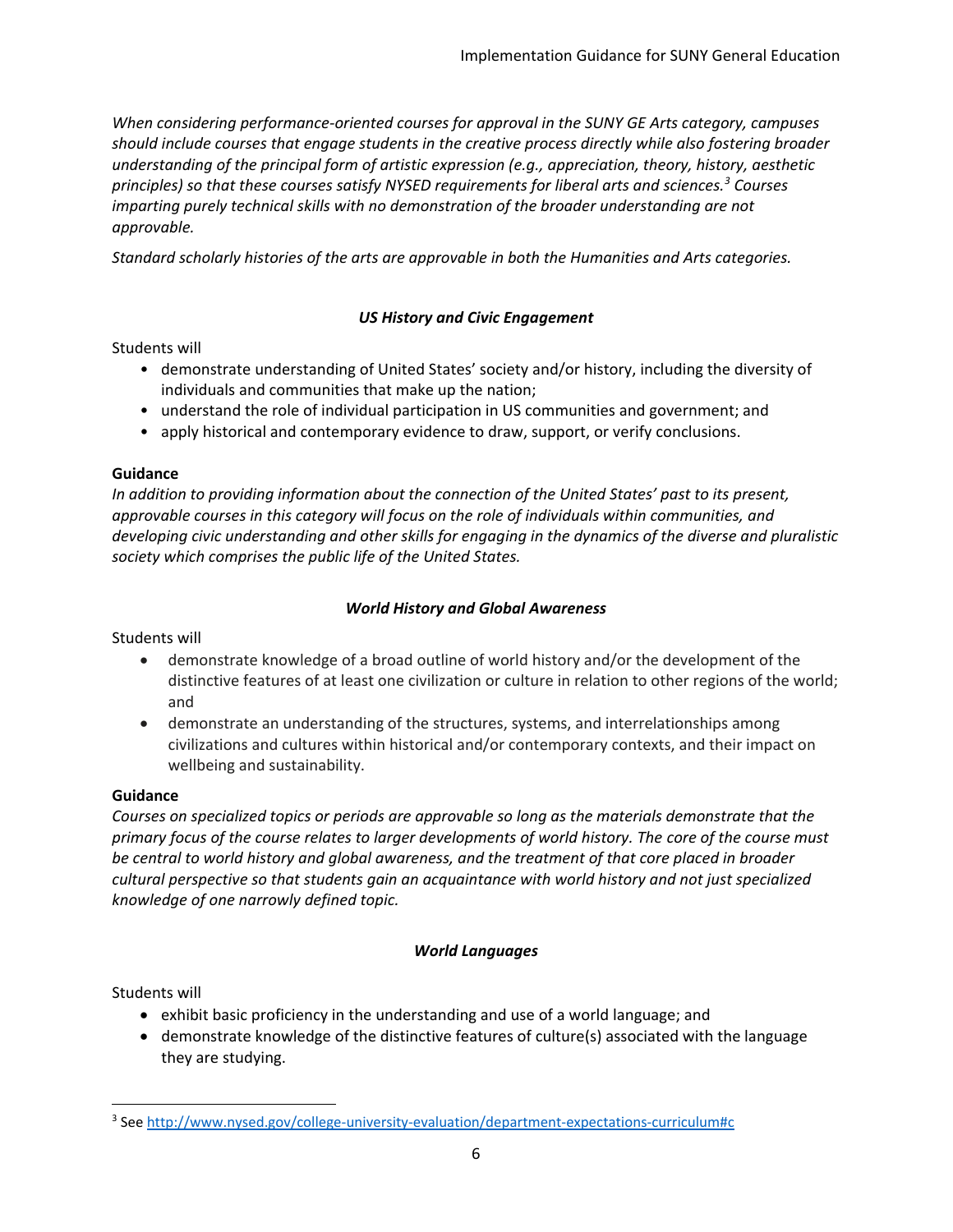## **Guidance**

*The first college semester, or above, of a world language constitutes an approvable course in this category. American Sign Language courses are also approvable for SUNY GE World Languages.*

## *SUNY GENERAL EDUCATION CORE COMPETENCIES*

All undergraduate degree-seeking students must demonstrate the required student learning outcomes in two core competencies, *Critical Thinking and Reasoning* and *Information Literacy*.

# *Critical Thinking and Reasoning (Required)*

Students will

- clearly articulate an issue or problem;
- identify, analyze, and evaluate ideas, data, and arguments as they occur in their own or others' work;
- acknowledge limitations such as perspective and bias; and
- develop well-reasoned (logical) arguments to form judgments and/or draw conclusions.

## **Guidance**

*Students need to acquire critical thinking and reasoning skills appropriate to the demands of the 21st century citizen, and campuses must have flexibility to implement and assess these learning outcomes across a diverse range of academic programs.* 

*The Critical Thinking and Reasoning competency is not necessarily associated with any one course, though the student learning outcomes may be required in one or more courses. In either case, campuses must ensure that the required learning outcomes are included in each undergraduate degree curriculum.* 

# *Information Literacy (Required)*

Students will

- locate information effectively using tools appropriate to their need and discipline;
- evaluate information with an awareness of authority, validity, and bias; and
- demonstrate an understanding of the ethical dimensions of information use, creation, and dissemination.

## **Guidance**

*Students need to acquire information literacy appropriate to the demands of the 21st century citizen, and campuses must have flexibility to implement and assess these learning outcomes across a diverse range of academic programs.* 

*The Information Literacy core competency is not necessarily associated with any one course, though the student learning outcomes may be required in one or more specific courses. In either case, campuses must ensure that the required learning outcomes are included in each undergraduate degree curriculum.*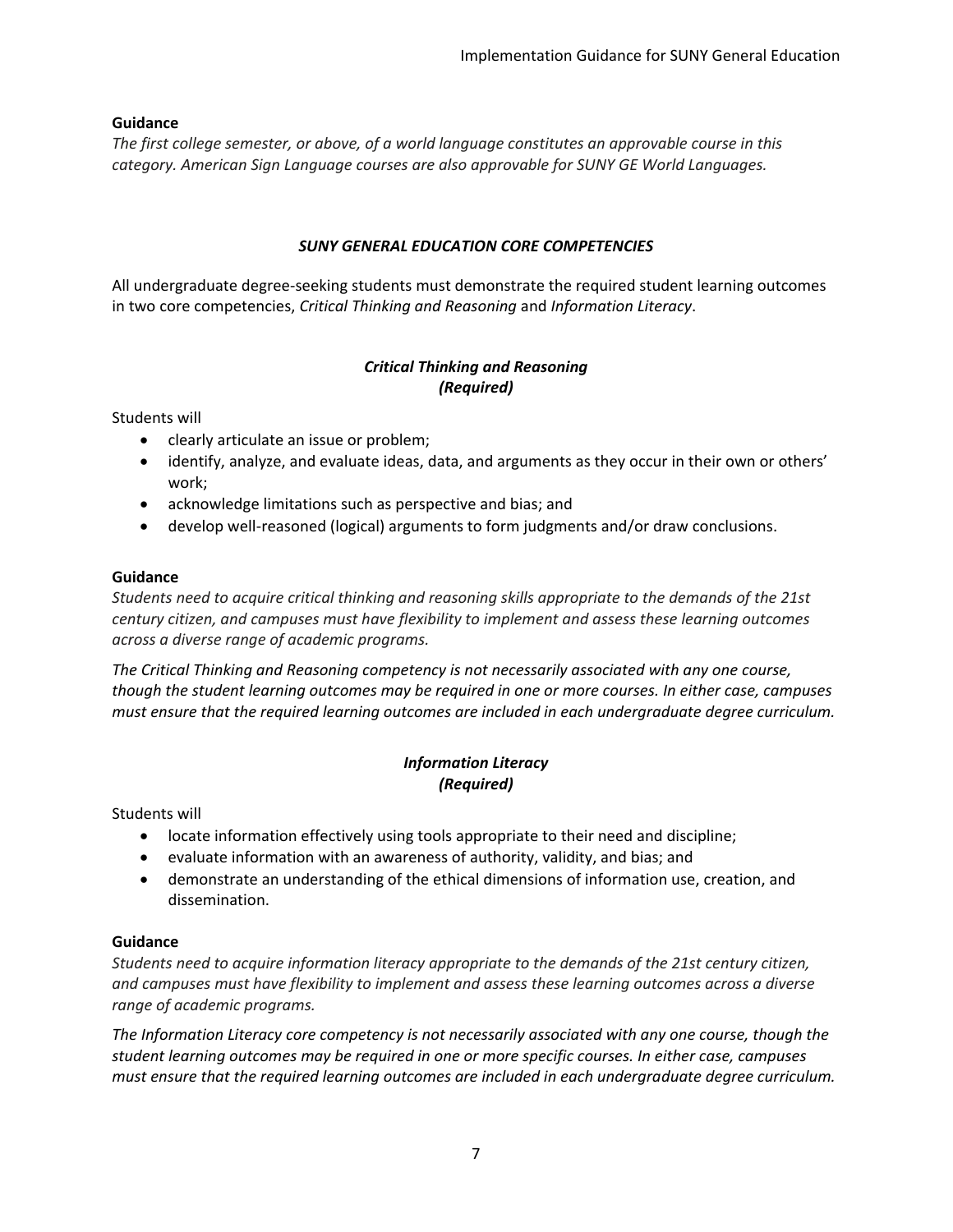# **PROCEDURAL GUIDANCE FOR SUNY GENERAL EDUCATION**

## **A. SUNY General Education Framework and Campus General Education Program(s)**

A campus shall have one or more general education program(s) consistent with the requirements of the SUNY General Education framework. Each such program shall enable graduates of SUNY undergraduate degree programs to meet the required SUNY GE framework knowledge and skills areas, and core competencies. The campus Chief Academic Officer shall provide attestation that all degree programs are reviewed for consistency with the SUNY GE framework and programs revised accordingly, as necessary.

- i. **SUNY GE Course Review, Approval, Reporting**. Campuses shall be responsible for reviewing and approving SUNY General Education courses. SUNY System Administration will provide guidance and support, including maintaining the CourSES reporting platform and the System-level database of approved SUNY GE courses, both current and historic. SUNY System Administration will no longer review individual campus courses for approval. Each campus shall have a faculty review process for adding, removing, or revising SUNY GE courses and updating their official list of approved SUNY GE courses. Each campus-approved SUNY GE course shall be aligned with the SUNY GE framework student learning outcomes for the respective category (or categories). Once approved, the campus shall report the SUNY GE course to System Administration via CourSES, which will populate the System-level database of SUNY GE courses. Approved SUNY GE courses shall not be removed from the database of approved SUNY GE courses, unless the student learning outcomes have changed and the course no longer meets the category for which it was approved and/or the course is no longer offered. In such cases, the course and its effective dates must remain on the list of approved SUNY GE courses for the historical record, so that students who had completed the course in the past will continue to receive credit for the category. The campus shall ensure its local database is consistent with the System-level database.
- ii. **Syllabi for SUNY GE Courses**. In keeping with good practice and the expectations of the Middle States Commission on Higher Education and SUNY, the campus will ensure syllabi for SUNY GE courses make clear which SUNY GE student learning outcomes are covered.
- iii. **Approval of Courses for which a Prerequisite in the Same Discipline is an Approved SUNY GE Course.** If a campus-approved SUNY GE course is a prerequisite for other courses in the same discipline, campuses are encouraged to consider those courses for approval as well, as long as the learning outcomes build on knowledge and skills, consistent with the applicable SUNY GE learning outcomes. For example, if Biology 101 is an approved SUNY GE natural science course and a prerequisite for Biology 102, Biology 102 may be an approvable SUNY GE natural science course.
- iv. **Approval of Courses in Multiple Categories**. Campus faculty will determine whether a course satisfies student learning outcomes in multiple categories. A course approved in multiple categories must contain sufficient content to address all of the learning outcomes for each category. The campus shall ensure sufficient breadth in its general education program(s).
- v. **Equivalencies.** Consistent with SUNY-wide policy, a student may satisfy the requirements of a SUNY GE category by demonstrating college-level proficiency in the student learning outcomes through Prior Learning Assessment (aka Credit by Evaluation); campus faculty will make such determinations; the student transcript, including any general education addenda, will reflect the credits awarded and category(ies) satisfied by the assessed learning.
- vi. **Lower-division Courses**. In both associate- and baccalaureate-degree programs, SUNY General Education helps prepare students for upper-division study across the liberal arts and sciences and in the major. Consistent with SUNY's commitment to seamless transfer and student completion and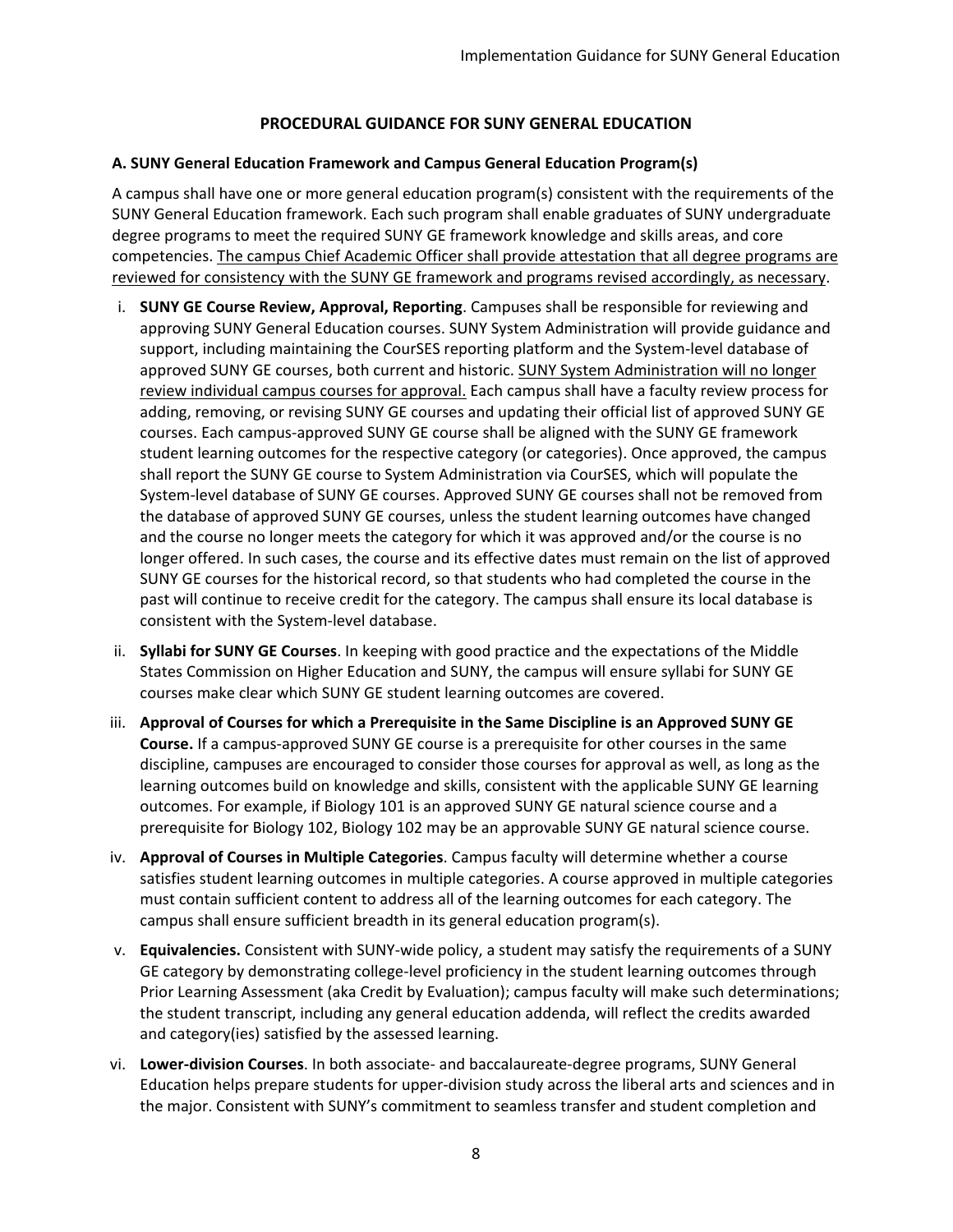success, the campus must ensure that students are able to complete the SUNY GE requirements within the first 60 credits of all associate-, BA-, and BS-degree programs. For specialized baccalaureate degree programs (BBA, BE, BFA, BPS, BTech, etc.), see section B for more detail.

- vii. **Advanced or Upper-division Courses**. To promote seamless transfer and timely degree completion, the campus is encouraged to complement and build on student academic preparation and prior learning by offering courses that further enrich knowledge and exercise skills. Such courses that achieve the relevant student learning outcomes may help students who transfer from non-SUNY institutions.
- viii. **Review of Undergraduate Degree Programs**. The campus shall review all undergraduate degree programs, to determine consistency with the SUNY GE framework and revise programs accordingly.
- ix. **Student Waivers**. Where appropriate, in accordance with SUNY-wide and local campus academic policies, the campus shall afford students the opportunity to obtain a waiver, for example, as a reasonable accommodation for a learning or other disability. Individual student waivers are at the discretion of the campus CAO or designee, and the reasons should be documented, as appropriate. Note: if a student obtains a waiver of a category, the category will be waived but the student will still need to satisfy the GE credit requirement for the program.
- x. **Programmatic Waivers**. The campus may seek a waiver of the minimum number of SUNY GE knowledge and skills areas (as specified in section B below) and/or maximum credits of a degree level for a specific academic program in cases where the program's curriculum is governed by external standards such as specialized accreditation. Note: The four specifically required areas may not be waived. The campus may request review and approval of program waivers from the SUNY Provost.
- xi. **Information and Advisement for Students**. Consistent with State regulation, institutional accreditation,<sup>4</sup> and long-standing SUNY policy, the campus shall provide information and timely advisement to prospective and enrolled students about SUNY GE, and local and programmatic general education requirements through its catalogs, websites, student program planning tools, and/or other sources. The campus must ensure the information is clear, accurate, complete, current, and easy to find. The Office of the Provost will work with campuses to help make information about general education requirements accessible to students and their advisors. Information should include, but is not limited to: general education requirements, including SUNY GE and local requirements; courses that students may use to satisfy SUNY GE, along with their availability and transferability; any specific general education requirements for particular majors; campus policies on grades in general education courses for native and transfer students; and effective date(s) for SUNY GE policies.
- xii. **Alignment of Degree Type with Intended Purpose.** In order to minimize the possibility of students losing credit or experiencing an extended course of study due to the need to take additional credits in transfer to baccalaureate-level degree programs from programs which are not designed for transfer, it is crucial for campuses to review the types of programs they offer in the context of the needs of the students they serve. In cases where students enroll in an AAS program, but intend to transfer to a BA or BS, general education expectations may not align and students will have to take additional credits in order to graduate from the baccalaureate degree program. An assessment of whether or not students from applied degree programs transfer into BA or BS programs would

<sup>4</sup> See MSCHE Standard III, criterion 3: *An accredited institution possesses and demonstrates the following attributes or activities: …3. Academic programs of study that are clearly and accurately described in official publications of the institution in a way that students are able to understand and follow degree and program requirements and expected time to completion*.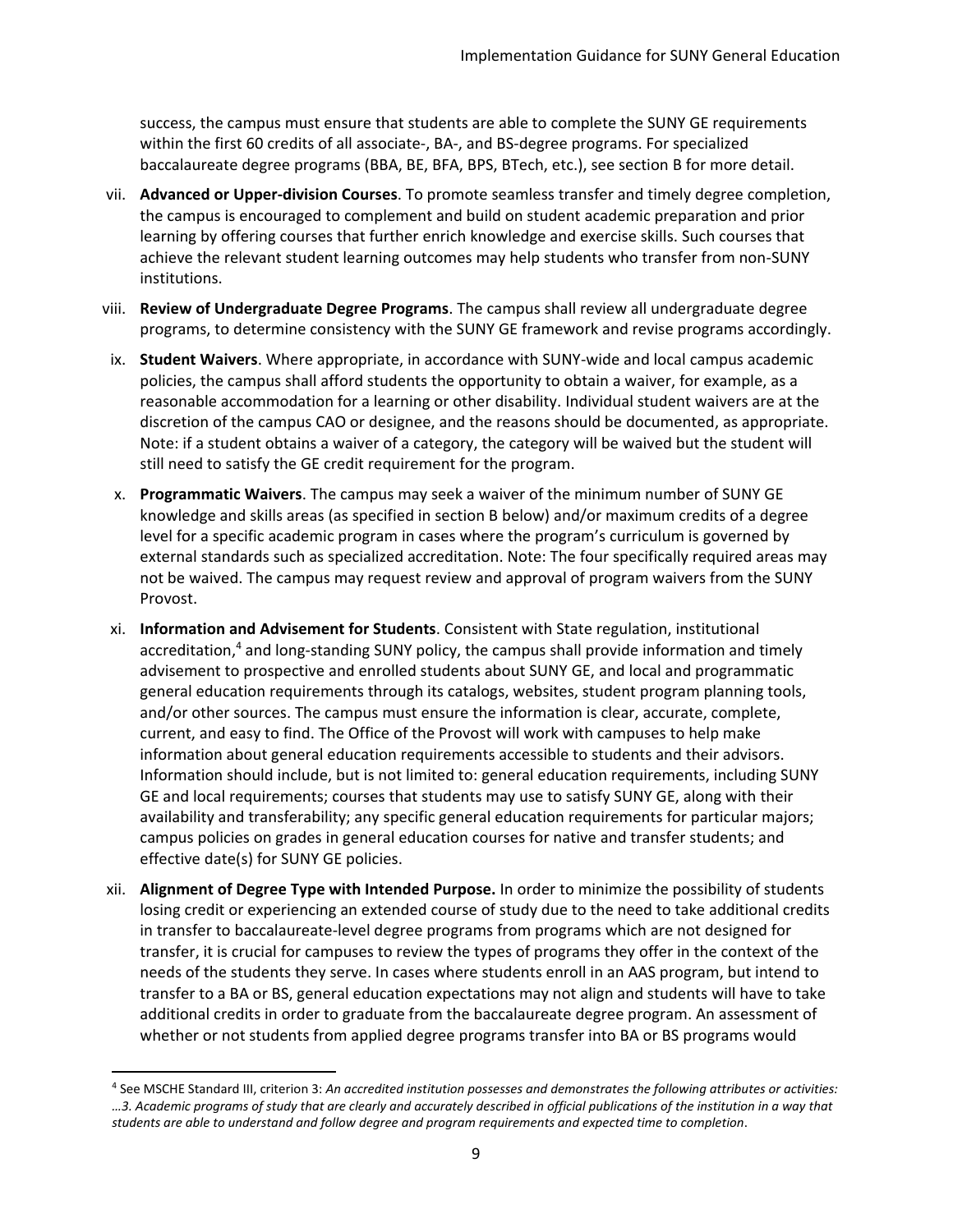indicate whether the applied program (AAS or AOS) should be revised to a transfer program. Even if transfer trends do not support changing the program award, the institution should clearly indicate in all publications whether the program is intended to lead to transfer and/or prepare students directly for the workforce.

xiii. **Assessment of the General Education Program.** Each campus with one or more general education program(s) shall develop and implement a plan for the organized and systematic assessment of their general education program(s) that meets or exceeds the standards of the Middle States Commission on Higher Education. The plan shall indicate where in the curricula the learning outcomes for the SUNY GE framework knowledge and skills areas and core competencies are addressed and assessed (typically through curriculum mapping), and how the results are used to improve teaching and learning (MTP Vol. 10, No. 2, II. D).

## **B. SUNY General Education Credit and Category Requirements**

The SUNY General Education framework is foundational in nature and relevant to *every* student seeking a SUNY undergraduate degree, while being consistent with institutional accreditation requirements<sup>5</sup> and applicable New York State Education Department curriculum expectations.<sup>6</sup>

In both associate- and baccalaureate-degree programs, SUNY General Education helps prepare students for upper-division study across the liberal arts and sciences as well as requirements in the major. Consistent with SUNY's commitment to seamless transfer and student completion and success, campuses must ensure that students can complete the applicable SUNY GE requirements within the first 60 credits of undergraduate-degree programs, as specified below:

For AA-, AS-, BA-, and BS-degree programs, the following credit and category requirements apply:

- At least 30 credits of SUNY GE approved Liberal Arts and Sciences during the first 60 credits of study;
- A minimum of seven (of ten) knowledge and skills areas, including the four specifically required; and
- The two core competencies.

For specialized baccalaureate-degree programs (BBA, BE, BFA, BPS, BTech, etc.), the following credit and category requirements apply:

- At least 30 credits of SUNY GE approved Liberal Arts and Sciences, with at least 20 credits completed during the first 60 credits of study;
- A minimum of seven (of ten) knowledge and skills areas, with a minimum of the four specifically required knowledge and skills areas completed during the first 60 credits; and
- The two core competencies.

Consistent with SUNY's commitment to establish a strong foundation for every SUNY student seeking an undergraduate degree, along with institutional accreditation expectations and NYSED degree requirements, the campus' required general education program also must be included in AAS degrees.

For AAS-degree programs, the following credit and category requirements apply:

- At least 20 credits of SUNY GE approved Liberal Arts and Sciences;
- A minimum of the four specifically required knowledge and skills areas; and
- The two core competencies.

<sup>5</sup> Middle States Commission on Higher Educatio[n https://www.msche.org/](https://www.msche.org/)

<sup>6</sup> See NYSED[, http://www.nysed.gov/college-university-evaluation/department-expectations-curriculum#c](http://www.nysed.gov/college-university-evaluation/department-expectations-curriculum#c)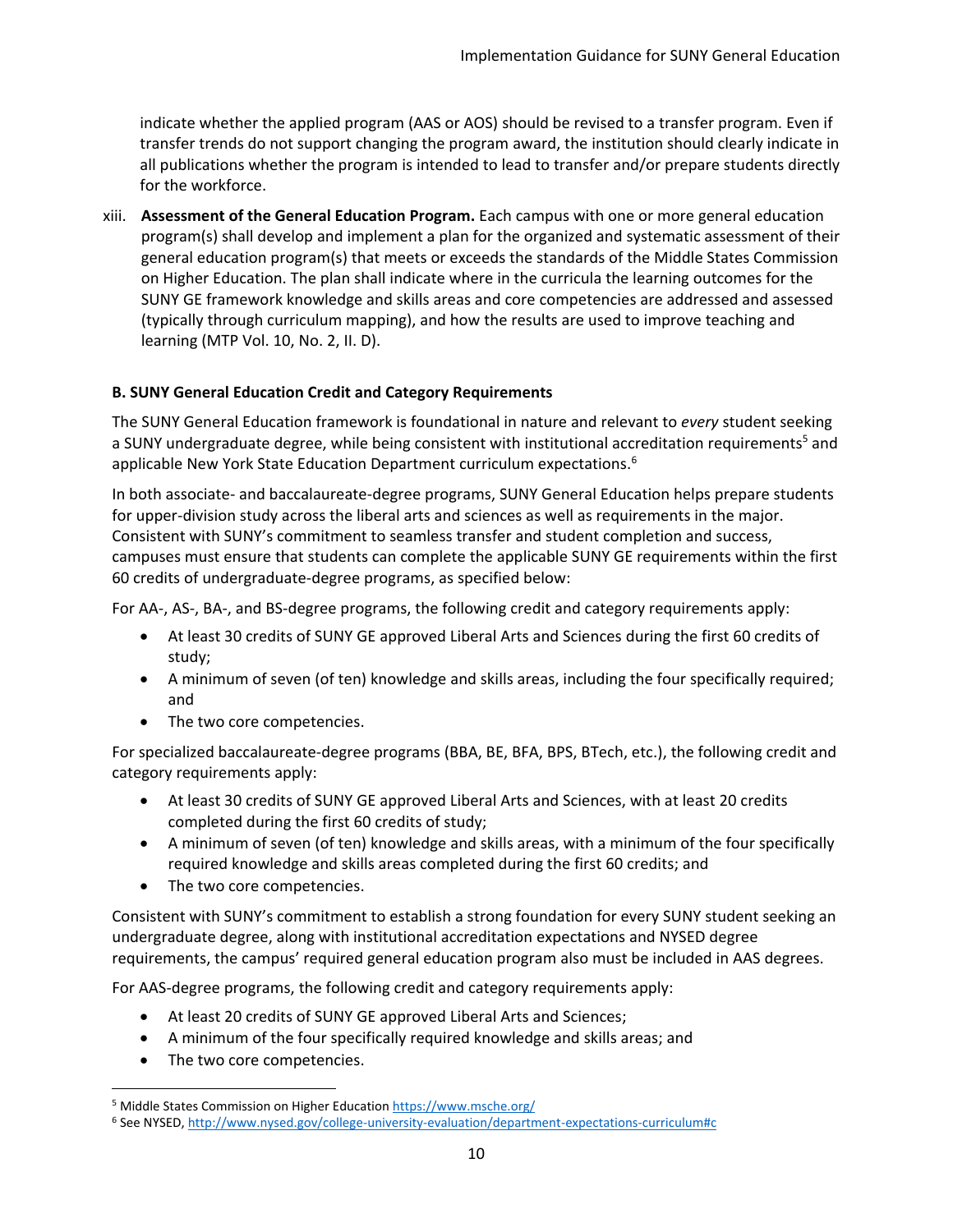Students in AOS-degree programs must also meet the campus general education program's required knowledge, skills, and competencies. Whether accomplished by designating freestanding SUNY GE approved liberal arts and sciences courses and/or embedding required general education content into applied courses, curriculum mapping will help ensure the institution can demonstrate where required general education instruction is taking place and assessed.

For AOS-degree programs, the following credit and category requirements apply:

- A minimum of zero credits of SUNY GE approved Liberal Arts and Sciences (more LAS credits may be added, but none are required);
- A minimum of the four specifically required SUNY GE knowledge and skills areas (freestanding or embedded); and
- The two core competencies (freestanding or embedded).

The table below is adapted from the NYSED Policy Statement on Liberal Arts and Sciences,<sup>7</sup> which provides guidance intended to assist institutions of higher education in New York State in meeting the requirements of the Rules of the Board of Regents, Section 3.47 (c). The SUNY General Education framework requirements are consistent with applicable NYSED Regulations and curriculum expectations.

# *TABLE 1. NYSED AND SUNY GENERAL EDUCATION FRAMEWORK REQUIRED LAS CREDITS, MINIMUM KNOWLEDGE AND SKILLS AREAS, AND CORE COMPETENCIES*

|                                                                                | <b>NYSED Requirements</b>                         |                                                   | <b>SUNY General Education Framework</b>                      |                                                                  |                                                           |
|--------------------------------------------------------------------------------|---------------------------------------------------|---------------------------------------------------|--------------------------------------------------------------|------------------------------------------------------------------|-----------------------------------------------------------|
| Degree and minimum required<br>total program credits                           | <b>Minimum</b><br>Proportion<br>of LAS<br>Content | <b>Minimum</b><br>Number of<br><b>LAS Credits</b> | Minimum#<br><b>SUNY GE</b><br>approved LAS<br><b>Credits</b> | Minimum#<br><b>SUNY GE</b><br>Knowledge &<br><b>Skills Areas</b> | Minimum#<br><b>SUNY GE</b><br>Core<br><b>Competencies</b> |
| Associate in Occupational Studies<br>(60)                                      | 0                                                 | 0                                                 | 0                                                            | 4 Embedded<br>and/or<br>freestanding                             | 2 Embedded<br>and/or<br>freestanding                      |
| Associate in Arts (A.A.) (60)                                                  | $\frac{3}{4}$                                     | 45                                                | 30                                                           | 7/10                                                             | $\overline{2}$                                            |
| Associate in Science (A.S.) (60)                                               | $\frac{1}{2}$                                     | 30                                                | 30                                                           | 7/10                                                             | $\overline{2}$                                            |
| Associate in Applied Science (A.A.S.)<br>(60)                                  | $\frac{1}{3}$                                     | 20                                                | 20                                                           | 4/10                                                             | $\mathbf{2}$                                              |
| Bachelor of Arts (B.A.) (120)                                                  | $\frac{3}{4}$                                     | 90                                                | 30                                                           | 7/10                                                             | $\overline{2}$                                            |
| Bachelor of Science (B.S.) (120)                                               | $\frac{1}{2}$                                     | 60                                                | 30                                                           | 7/10                                                             | $\overline{2}$                                            |
| Specialized baccalaureate degrees<br>(BBA, BE, BFA, BPS, BTech, etc.)<br>(120) | $\frac{1}{4}$                                     | 30                                                | $30*$                                                        | $7/10*$                                                          | $\overline{2}$                                            |

\*For specialized baccalaureate degrees, at least 20 credits and a minimum of the four specifically required knowledge and skills areas must be completed during the first 60 credits of study.

<sup>&</sup>lt;sup>7</sup> See NYSED[, http://www.nysed.gov/college-university-evaluation/department-expectations-curriculum#c](http://www.nysed.gov/college-university-evaluation/department-expectations-curriculum#c)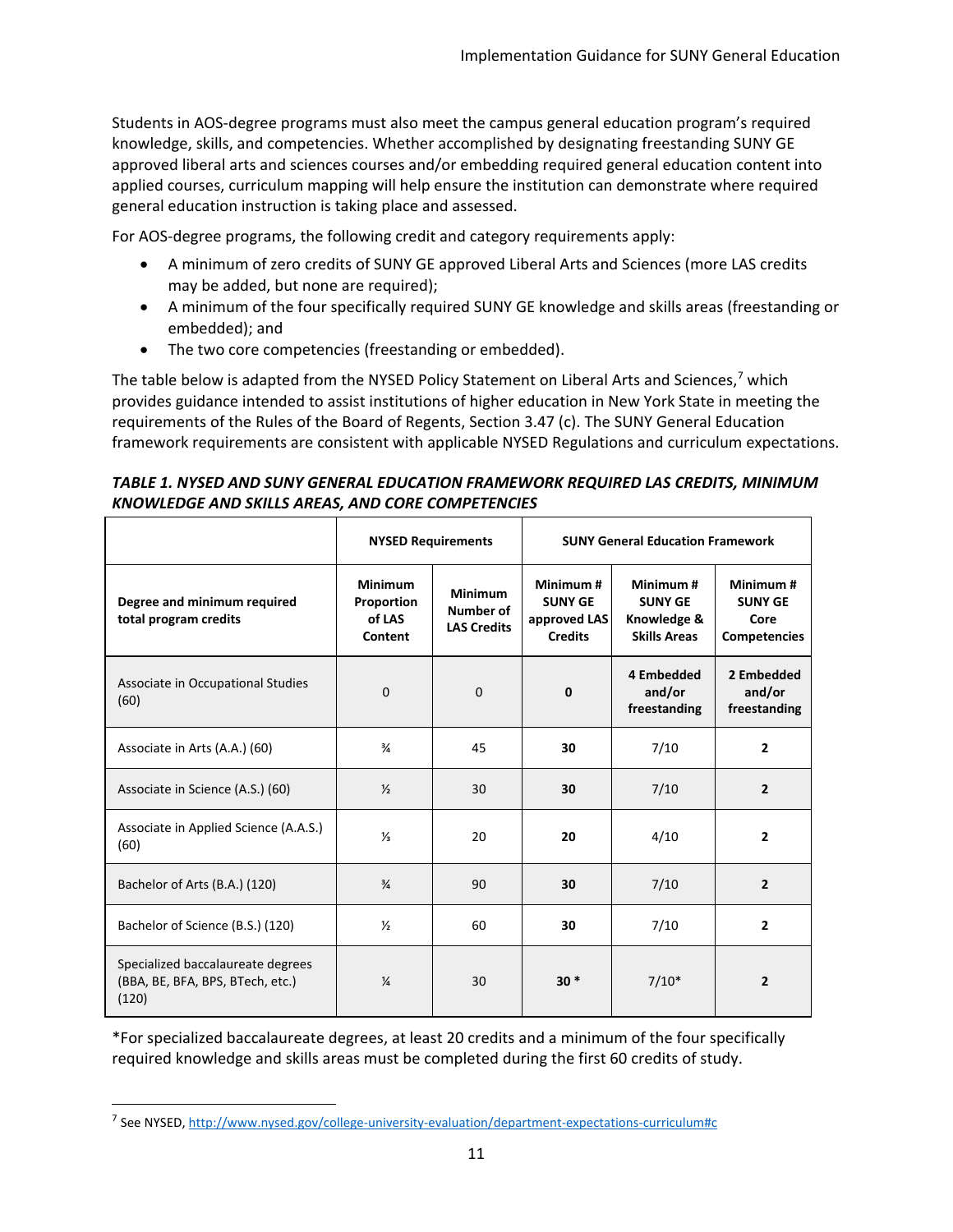As shown in the table above, specific proportions of LAS are required in state regulation for various degree types. These requirements help to ensure breadth of study integral to a program of general education. It should be noted, however, that in some extenuating circumstances, when necessary (e.g., to meet program accreditation requirements), general education learning outcomes may need to be incorporated into courses in the major. In such cases, the campus must ensure that minimum LAS requirements are satisfied. The campus should confer with its assigned SUNY program reviewer/liaison, as needed.

Note that a course approved to meet a core competency does not count toward the SUNY GE credit requirement unless the course also satisfies the learning outcomes in one or more knowledge and skills area(s).

# **C. Seamless Transfer**

One of the goals of the SUNY General Education framework is to support seamless transfer of students between and among SUNY institutions; it ensures consistency in expected learning outcomes while enabling individual campuses to develop unique signature features, including their respective array of educational offerings and pedagogical approaches. The campus Chief Academic Officer shall provide attestation that all degree programs ensure local compliance with Seamless Transfer Requirements (MTP Vol.13, No. 3; V.B.i.), which includes the transfer of general education courses. Consistent with the Policy and Guidance: Seamless Transfer Requirements (MTP, Vol. 13, No. 3):

- i. Local general education requirements beyond the SUNY GE shall not require a transfer student to exceed the number of credits to graduation required of native students in the same program (MTP Vol.13, No. 3; I.A.vi.).
- ii. If a SUNY sending institution certifies that a student has completed SUNY GE, then the receiving institution must accept that requirement as being met (MTP Vol.13, No. 3; I.A.vii.).
- iii. If a SUNY sending institution certifies that a student has completed a SUNY GE knowledge and skills area, then the receiving institution must accept that requirement as being met. If the transfer student has completed SUNY GE areas that are different from the SUNY GE areas required by the receiving institution, the receiving institution may require the transfer student to fulfill the additional general education areas as long as it does not require the transfer student to exceed the number of credits to graduation that are required of students who began their college education at the same institution (MTP Vol.13, No. 3; I.A.viii.).
- iv. Each SUNY campus shall accept credit from transfer students for successfully completing SUNY GE framework courses (MTP Vol.13, No. 3; III.B.).
- v. A passing grade counts as successful completion for the SUNY GE area at any campus; transfer of credit is guaranteed if a course is successfully completed with a grade of C or above. Each campus has discretion about whether a particular course grade satisfies local graduation requirements outside SUNY GE, provided that the campus treats native and transfer students the same (MTP Vol.13, No. 3; III.B.i.).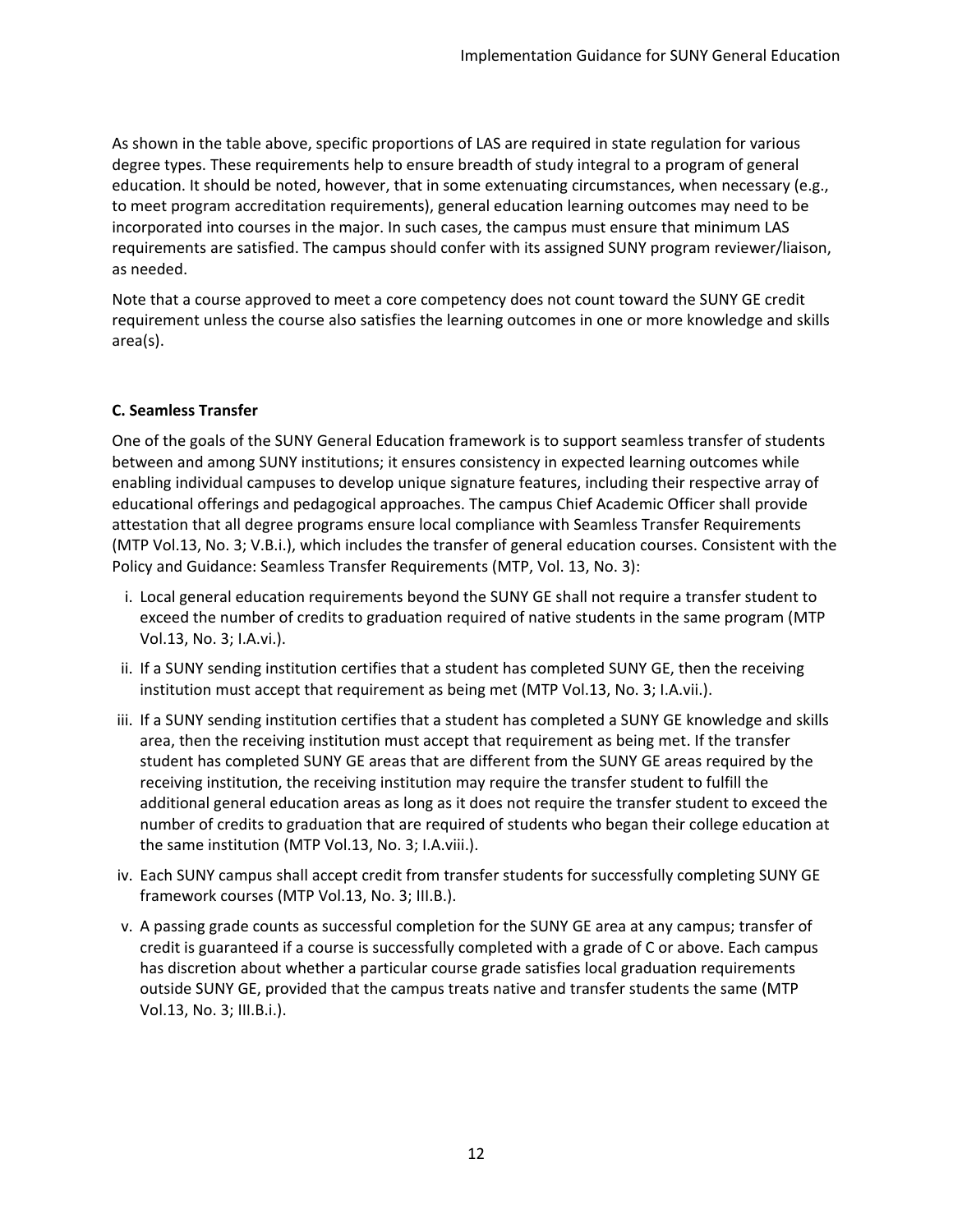- vi. Successfully completed Pass/Fail courses may be accepted at the discretion of the campus, but transfer is not guaranteed (MTP Vol.13, No. 3; III.B.ii.).<sup>8</sup>
- vii. A sending campus shall provide a transcript, including any General Education transcript addenda (GETA) for each transferring student, and a receiving campus shall accept the transcript(s) as certification of completed SUNY GE (MTP Vol. 10, No.1; II.D.iv.). Methods of transcripting courses may be periodically reviewed and revised, in consultation with SUNY stakeholders, in order to remain current with advances in technology.
- viii. Consistent with prior SUNY policy, decisions regarding the transfer of SUNY GE courses can be appealed at the system and campus level, as described below.

## *Student Appeals*

- a. All students who have been accepted or are currently enrolled at SUNY campuses and who do not agree with a campus decision regarding acceptance or placement of general education courses and categories earned elsewhere in SUNY are allowed to appeal. Appeals must start at the campus level, and may proceed to the system level if necessary (MTP Vol.13, No. 3; III.D.i.).
- b. Information and instructions regarding campus and system appeals processes shall be posted on campus websites in an easily accessible and understandable manner. Contact information should be made available, including updated information regarding the system-level appeals process (MTP Vol.13, No. 3; III.D.ii.).
- c. If students do not agree with their local campus decision regarding the appeal, or have not received a campus response in 15 business days, the student may appeal to the SUNY Provost (MTP Vol.13, No. 3; III.D.ii.).

# *Campus Appeals to SUNY Provost*

- a. A SUNY receiving campus may appeal having to accept a SUNY GE and/or Transfer Path course from a SUNY sending campus (MTP Vol.13, No. 3; III.D.i.).
- b. A sending campus may report a decision by a receiving campus not to accept a SUNY GE or Transfer Path course (MTP Vol.13, No. 3; III.D.ii.).
- c. After receiving an appeal request, the SUNY Provost's Office will work with the campuses to resolve the concern (MTP Vol.13, No. 3; III.D.iii.).

## **D. Implementation Timeline and Transition**

The updated SUNY General Education is effective with the start of the fall 2023 semester, for new firsttime students entering AA-, AS-, and all baccalaureate-degree programs; and effective with the start of the fall 2024 semester, for new first-time students entering AAS- and AOS-degree programs.

Continuing, returning, and transfer students having entered SUNY as new students prior to the implementation date for this SUNY GE policy have the right to complete the campus GE requirements in place at the time of first-time enrollment; the campus may also provide students the option of fulfilling the requirements under the new SUNY GE policy.

<sup>8</sup> Note exception: See memorandum from Tod A. Laursen, Provost and Senior Vice Chancellor, April 7, 2020, "Due to the extraordinary circumstances surrounding SUNY's response to the COVID-19 pandemic, when evaluating general education course credit earned during the Spring 2020 term by incoming transfer students, transfer of credit is guaranteed at all SUNY campuses if a SUNY general education course is successfully completed with any passing grade, including a 'P' in a Pass/Fail grading system." This exception applies only to general education course credit earned during the Spring 2020 term and thus does not impact the revised SUNY General Education requirements described in this guidance.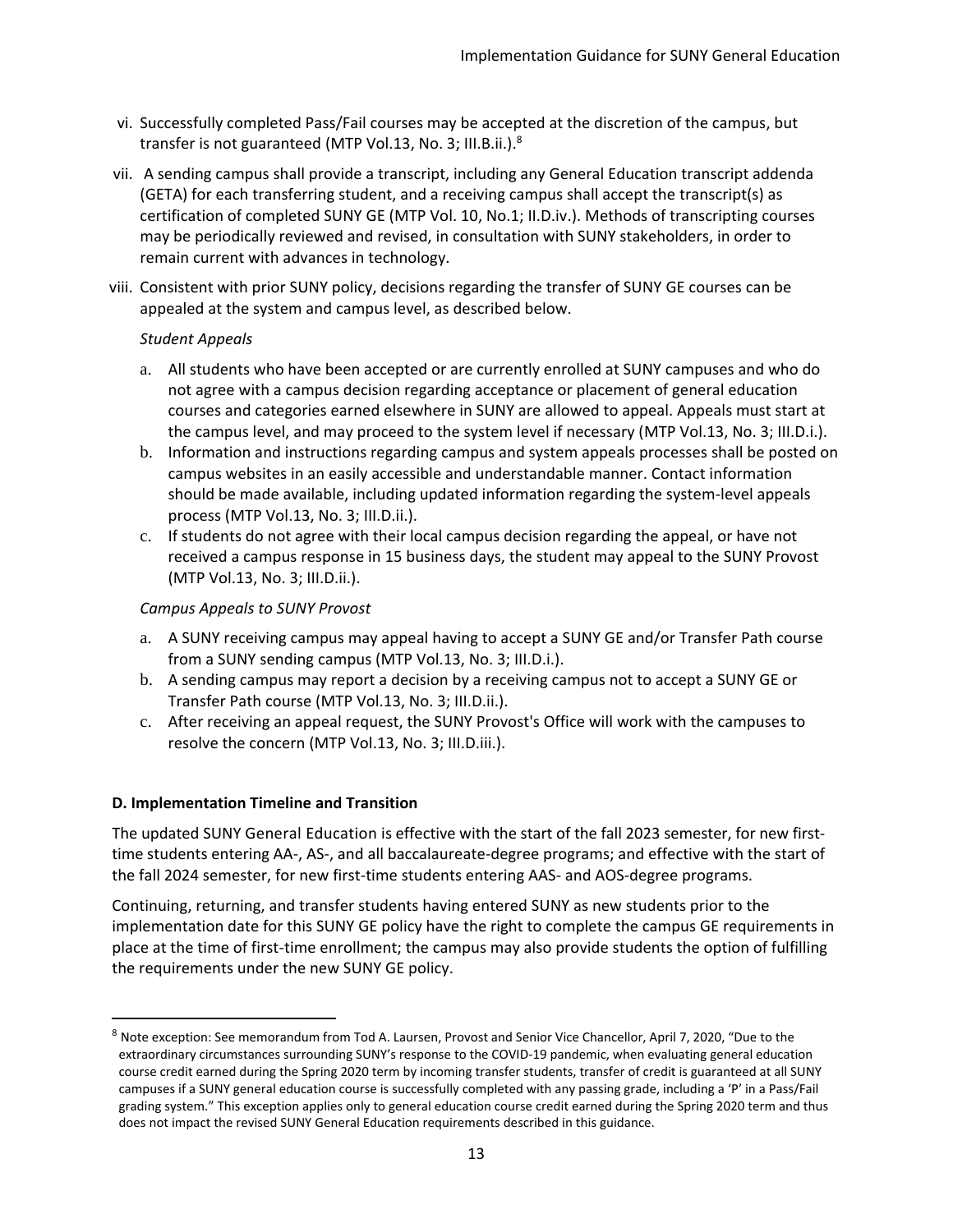# **APPENDIX**

**SUNY Board of Trustees' Resolution 2021-48, State University of New York General Education Policy**

# **M E M O R A N D U M**

**November 9, 2021**

**TO: Members of the Board of Trustees**

**FROM: Dr. Jim Malatras, Chancellor**

**SUBJECT: State University of New York General Education Policy**

#### **Action Requested**

The proposed resolution establishes an updated SUNY General Education Framework applicable to all students pursuing a SUNY undergraduate degree. It directs the Chancellor or designee to work with campus leadership and faculty to implement local general education and undergraduate degree program requirements that are consistent with the SUNY General Education Framework, effective fall 2023 for A.A., A.S., and all baccalaureate degree programs, and no later than fall 2024 for A.A.S. and A.O.S. degree programs.

#### **Resolution**

I recommend that the Board of Trustees adopt the following resolution:

**Whereas** the mission of the State University of New York is to provide a comprehensive program of higher education, to meet the needs of all students, and to address local, regional and state needs and goals; and

**Whereas** the State University is directed to exercise care to develop and maintain a balance of its human and physical resources in meeting its obligation to provide undergraduate education that reflects the opportunity for individual choice and the needs of society, and promotes appropriate program articulation between its Stateoperated institutions and community colleges; and

**Whereas** by Resolution 98-241, adopted on December 15, 1998, the SUNY Board of Trustees established a SUNY General Education Requirement for all baccalaureate students; and

**Whereas** by Resolution 2010-006, adopted on January 19, 2010, the SUNY Board of Trustees enhanced flexibility in the SUNY General Education Requirement; and

**Whereas** by Resolution 2012-089, adopted on December 17, 2012, the SUNY Board of Trustees included each curriculum leading to an A.A. and A.S. degree in the SUNY General Education Requirement (SUNY GER); and

**Whereas** in May 2017, the SUNY Provost convened a broadly representative advisory group, to determine if the SUNY GER needed review, and that group recommended moving forward with such review and offered initial suggestions for a three-phase process; and

**Whereas** Phase I of the SUNY GER review was co-led by the presidents of the University Faculty Senate and Faculty Council of Community Colleges, charged with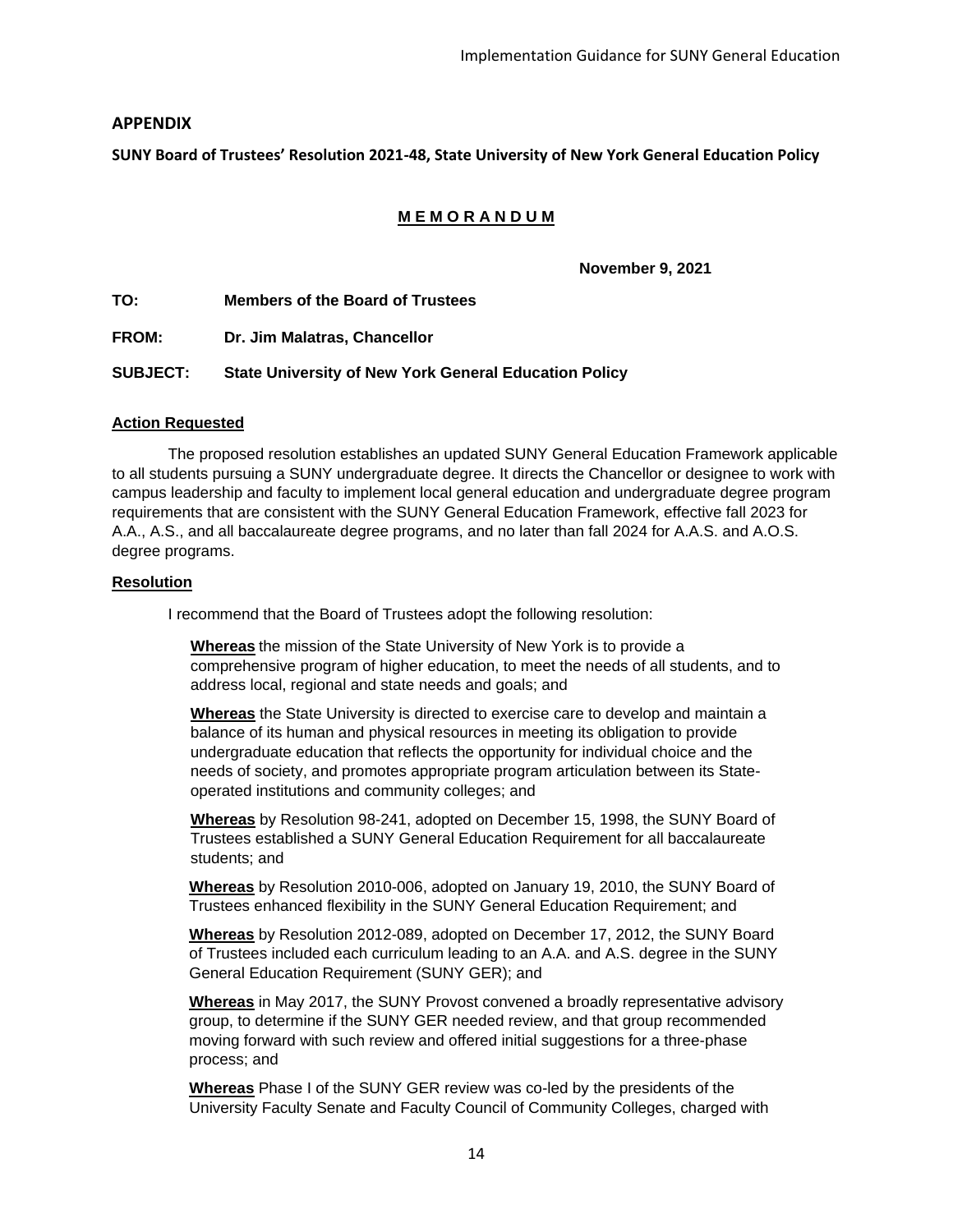conducting an environmental scan of national, state, and system models of general education, and accreditation requirements, producing research papers that reported on the general context and made recommendations for consideration in the revision process; and

**Whereas** Phase II was led by the SUNY Provost who empaneled the General Education Advisory Committee, broadly representative and co-chaired by a SUNY Chief Academic Officer and a SUNY Distinguished Faculty Professor, charged with developing initial recommendations for a general education framework in the context of a proposed policy revision, informed by the faculty governance-led work in Phase I; and

**Whereas** the General Education Advisory Committee's initial recommendations for a SUNY General Education Framework was distributed for System-wide comment, and extensive feedback was received and then analyzed in collaboration with faculty governance leaders and other experts, to inform refinements and final recommendations to the SUNY Provost; and

**Whereas** the current SUNY General Education Requirement does not include A.A.S. and A.O.S. degrees; does not align fully with Middle States accreditation standards or NYS Commissioner's regulations, does not address Diversity, Equity, Inclusion, and Social Justice, and is outdated in other ways; and

**Whereas** the SUNY Board of Trustees has elevated the importance of diversity, equity, inclusion, and social justice in SUNY by creating a standing Board Committee, and the Chancellor has made it a top priority for all campuses, faculty, staff, and students by initiating the 25-point Diversity, Equity, and Inclusion Action Plan that includes general education; and

**Whereas** the proposed SUNY General Education Framework aligns with the Middle States Commission on Higher Education accreditation Standards for general education and New York State Education Department liberal arts and sciences requirements for degrees; and

**Whereas** the proposed SUNY General Education Framework's updated knowledge, skills, and core competencies are necessitated by increasingly rapid change in academia, business, and social discourse; and

**Whereas** the proposed SUNY General Education Framework ensures seamless and successful transfer for SUNY students and continues to be consistent with SUNY's strategic and master plans since 1972, and is of central importance to increasing degree completion and closing New York State's degree attainment gap; and

**Whereas** the SUNY General Education Framework should be applicable to all SUNY undergraduate degree programs, to address the fundamental goals of higher education, including proficiency in essential skills, familiarization with disciplinary and interdisciplinary ways of knowing, and enhancement of the values and disposition of an engaged 21st century global citizenry; now, therefore, be it

**Resolved** that the Board of Trustees recognizes the broadly representative individuals who participated in the research and design phases of the general education framework process and applauds their hard work and dedication; and, be it further

**Resolved** that the Chancellor or designee be, and hereby is, directed to implement the new SUNY General Education Framework (Phase III), which includes the updated knowledge and skills categories of Communication – written and oral; Diversity,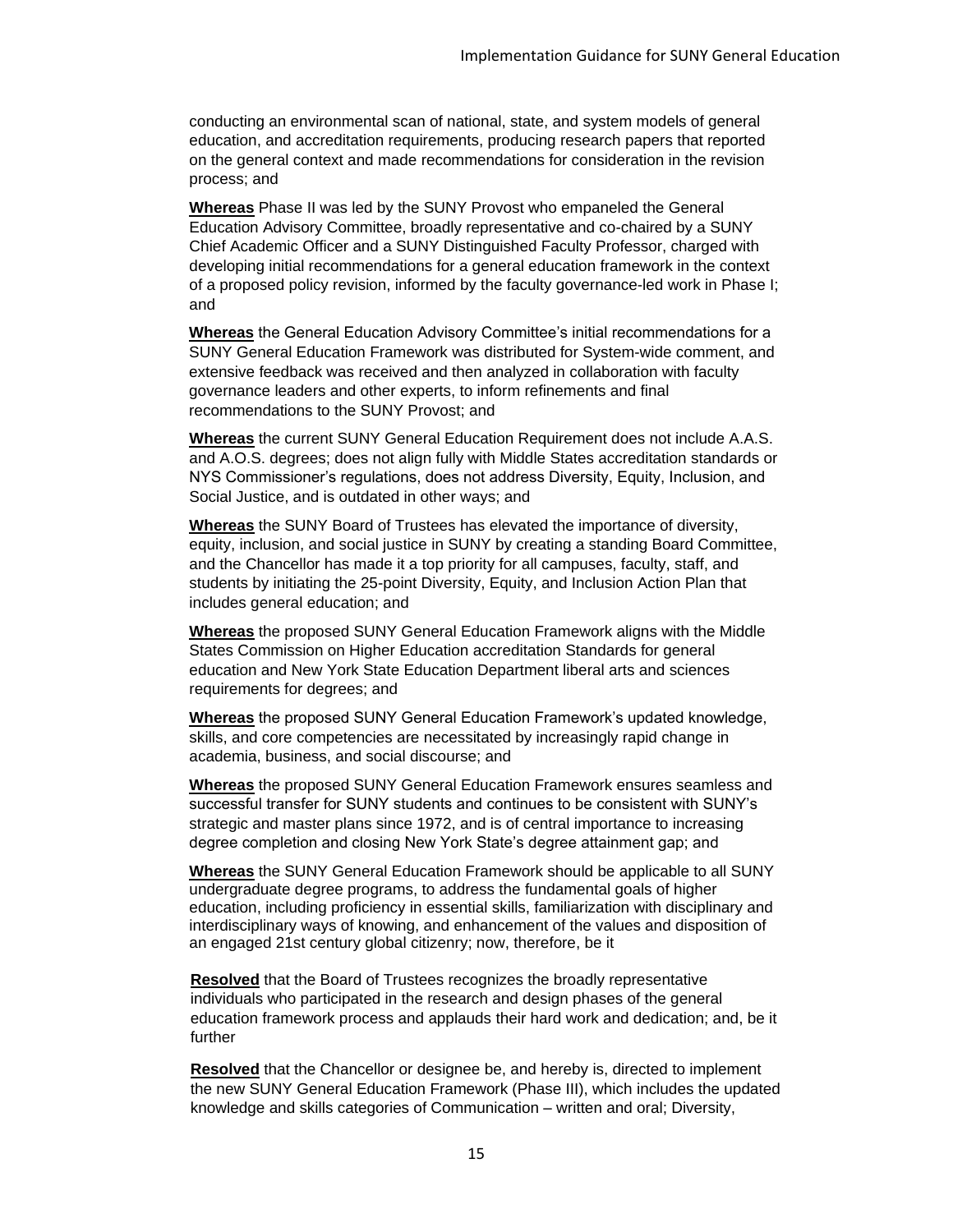Equity, Inclusion, and Social Justice; Mathematics (and quantitative reasoning); Natural Sciences (and scientific reasoning); Humanities; Social Sciences; the Arts; US History and Civic Engagement; World History and Global Awareness; and World Languages; as well as the Core Competencies of Critical Thinking and Reasoning; and Information Literacy (see Attachment A); and be it further

**Resolved** that the SUNY Provost develop additional guidance and procedures for implementation in consultation with college presidents, chief academic officers, the University Faculty Senate, the Faculty Council of Community Colleges, the SUNY Student Assembly, and other appropriate stakeholders, effective fall 2023 for new students entering A.A., A.S., and all baccalaureate degree programs, and no later than fall 2024 for new students entering A.A.S. and A.O.S. degree programs; and, be it further

**Resolved** that SUNY System Administration will work with campuses to ensure that faculty have the training and resources to support the teaching and learning needs in the Diversity, Equity, Inclusion, and Social Justice category; and, be it further

**Resolved** that consistent with the SUNY Assessment policy (Trustees Resolution 2010-039), each campus' regular assessment of its general education curriculum (or curricula) shall include the assessment of student learning in terms of the student learning outcomes associated with the SUNY General Education Framework, such that the assessment meets or exceeds Middle States' expectations and the results are used to improve teaching and learning; and, be it further

**Resolved** that the Chancellor, or designee, be, and hereby is, directed to assess periodically the SUNY General Education Framework, in consultation with presidents, chief academic officers, the University Faculty Senate, the Faculty Council of Community Colleges, the SUNY Student Assembly, and other appropriate stakeholders, to ensure it remains relevant to changing conditions and the needs of students and businesses; and provide periodic reports of such activity to the SUNY Board of Trustees.

## **Background**

## **I. SUNY General Education Requirement History**

The SUNY Board of Trustees established a 30-credit SUNY General Education Requirement (SUNY GER) for all baccalaureate students, including ten required academic areas and two required competency areas, by adopting Resolution 98-241 on December 15, 1998. The purpose was to provide an intellectual foundation, ensure curricular depth, and encourage academic exploration across disciplines.

On January 19, 2010, the Board enhanced flexibility in the SUNY General Education Requirement by adopting Resolution 2010-006. This maintained the required 30-credits but reduced the number of required academic areas from ten to seven, with mathematics and basic communication required, as well as at least five of the following eight academic areas: natural science, social science, American history, Western Civilization, Other World Civilizations, humanities, the arts, and foreign languages. This enabled students to take multiple courses in some academic areas.

Consistent with SUNY's long-standing commitment to transfer student success and because A.A. and A.S. programs are designed as transfer degrees, in 2012 the Board added those degrees to the current SUNY General Education Requirement by adopting Resolution 2012-089. Thereby, each curriculum leading to an A.A., A.S., and bachelor's degree shall enable students to complete seven of ten SUNY General Education Requirement academic areas (including mathematics and basic communication), two competency areas, and 30 credits of SUNY General Education courses. These requirements are to be